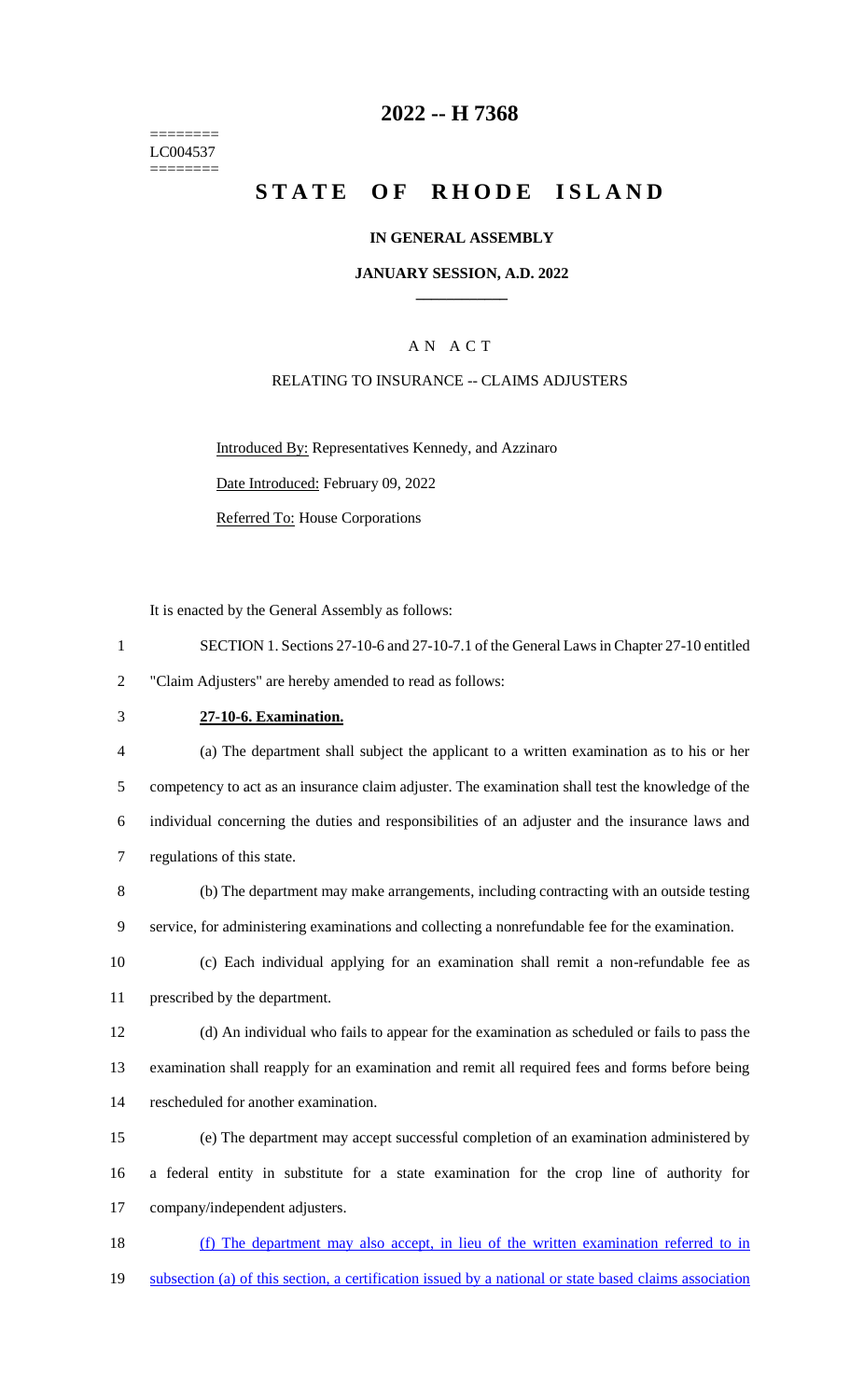1 with a program approved by the department, that includes a proctored exam of sufficient length 2 and rigor to adequately determine the competence of the applicant and any other requirements set by the department of business regulation. **27-10-7.1. Nonresident license reciprocity.** (a) Unless denied licensure, a nonresident person shall receive a nonresident adjuster license if: (1) The person is currently licensed as a resident adjuster and is in good standing in his or her home state; (2) The person has submitted the proper request for licensure and has paid the fees required 10 by § 27-10-3(a)(6); (3) The person has submitted or transmitted to the department the appropriate, completed application for licensure for the equivalent type of license and lines of authority; and (4) The person's home state awards nonresident adjuster licenses to residents of this state on the same basis. (b) The insurance commissioner may verify the adjuster's licensing status through the database maintained by the NAIC, its affiliates, or subsidiaries. (c) As a condition to continuation of an adjuster license issued under this section, the licensee shall maintain a resident adjuster license in his or her home state. The nonresident adjuster license issued under this section shall terminate and be surrendered immediately if the home state adjuster license terminates for any reason, unless the adjuster has been issued a license as a resident adjuster in his or her new home state. Notification to any state where a nonresident license is issued must be made as soon as possible, yet no later than thirty (30) days of change in new state resident license. The licensee shall include new and old addresses in the notification to the department. A new state resident license is required for nonresident licenses to remain valid. The new state resident license must have reciprocity with the licensing nonresident state(s) for the nonresident license not to terminate. (d) The department may grant a nonresident license to an adjuster that holds a current certificate issued by a national or state based claims association with a program, approved by the 29 department, that includes at a minimum, a proctored exam of sufficient length and rigor to adequately determine the competence of the applicant and any other requirements set by the department of business regulation. SECTION 2. This act shall take effect on January 1, 2023.

#### ======== LC004537 ========